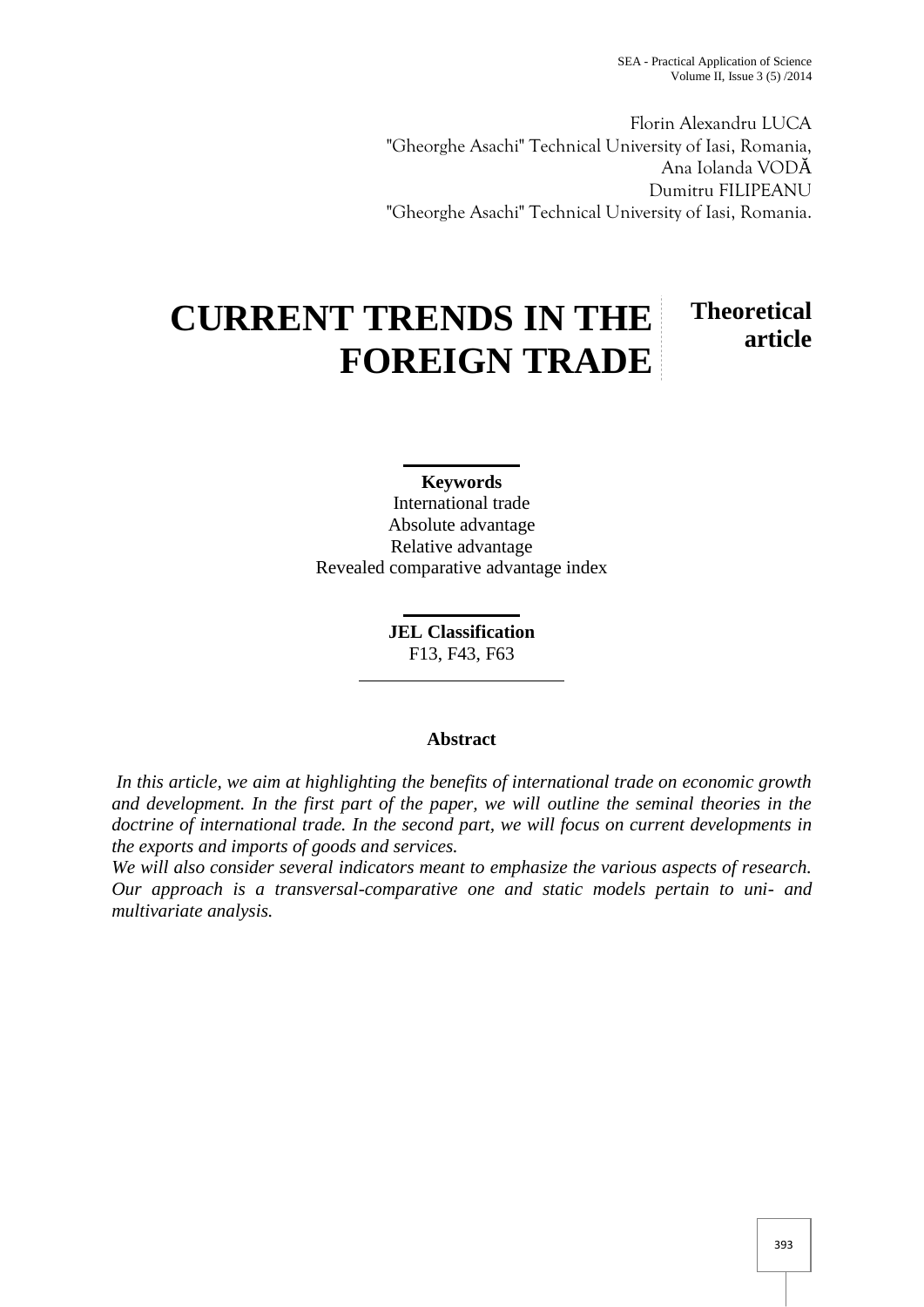#### **1. Introduction**

The benefits of international trade on economic growth and development were first tackled by the *Classic School* through Adam Smith, David Ricardo and John Stuart Mill. For Smith, international exchanges contribute to the overcoming of the small size of the market and this is a mutual advantage for the nations involved. Every nation provides the surplus of their work to purchase those goods that would require a higher amount of work if they were produced internally, rather than acquired externally. Hence the expression of *absolute advantage*: from that difference between the costs incurred by the manufacturing of a product internally and its purchase from another country. As a result, commercial trade, as Smith points out, was extremely profitable, a dynamic force meant to intensify both the workers' skills and abilities, encouraging technological innovations and capitalization.

Ricardo places Smith's analysis on a different level. The author we mentioned seizes that Smith's theory cannot be proved unless a country has an absolute advantage over another in production costs. The solution given by the representative of the *Classic School* refers to a country's specialization where its profit is the highest and the loss, the lowest; therefore, we speak about the area in which exchanges between countries may be mutually profitable. This quintessential reflection by D. Ricardo is called the *theory of relative advantage.* With respect to methodology, there are several flaws to this theory: *first*, even if we acknowledge the incontestable merits of the aforementioned author, his analysis does not specify what happens when the demand of the two countries involved faces their offer; *second*, in the study on the subject, nothing is mentioned on the set of exchange terms; *third,* the way in which the maximum level of the advantage is reached for every country is not mentioned. By continuing the line of thought of the two predecessors, J.S. Mill is the one who attempts to fill these gaps. Mill's work innovated the principle of demand and offer by extending it to international trade (so as to reach a state of equilibrium, the demand of a country needs to be equal to the offer of the other one) and set the terms of trade (since they are established after the demand and offer are compared).

*Neoclassics*, by means of reputed representatives such as Bertil Gothard Ohlin and Eli Filip Heckscker present us a new theory of international trade resulting from the perfect mobility between production factors worldwide. By using the less essential features of the subjective theory of value, the two authors coined the H-O-S model starting from two countries which were different with respect to their two production factors, namely work and capital and two products.

In their vision, each region has its potential for a better production of the goods that require a higher percentage of relatively abundant factors; but on the other hand, it is less likely to manufacture goods that require a higher percentage of existent factors in lower percentages in its contents or unavailable factors. According to Borkakoti (1998), the country in which the capital is more abundant, will export relatively intensive goods in capital and import the ones intensive in work. For the partner country, it goes the other way round (Borkakoti J., 1998, p.122).

The reasons for the development of this theory may be rendered as follows: "when discussing equipment-related production problems of international trade and their consideration; optimizing the allocation of production factors and optimal placement of various economic activities; dealing with the model of international trade starting from the bases of neoclassic theories of utility-driven subjective values" (Popescu, 2001, pp.130-131). The innovations in the H-O-S model are the following: "the combination of the analysis of international specialization in production and trade with placement of existing resources in every country; the possibility to apply this model to a higher number of countries, to more factors of production and goods; relative advantage is explained based on the ratios in which production factors are combined and not only on internal possibilities of each country as in classic theory; the use of various instruments for analysing the mechanism of international trade through concepts such as: opportunity cost, marginal substitution rate, consumer optimum, etc" (Popescu, 2001, pp.132-133).

Further directions of research on measuring the comparative advantage of a country imply the identification of a country's strong and weak sectors in matters of foreign trade. Out of the many studies that tackle the issue, we will only review the ones we consider the most important for our approach.

### **II. Revealed comparative advantage index and foreign trade concentration index**

Continuing from this point and benefiting from a generous heritage passed on by classic and neoclassic writings, reputed authors of the field such as Bela Balassa (1964, 1965), Alex R. Hoen, Jan Oosterhaven (2006), Albu L., Iordan M., Lupu R., (2012) Francois et al., (2013) analyse international trade from a new perspective, namely *as main variable of economic growth and development*.

The first lines written on the theme of comparative advantage in commercial relations go as back as 1958 and draw on Liesner. The indicator proposed in the study conducted by him is nothing else than the relation between exports for a certain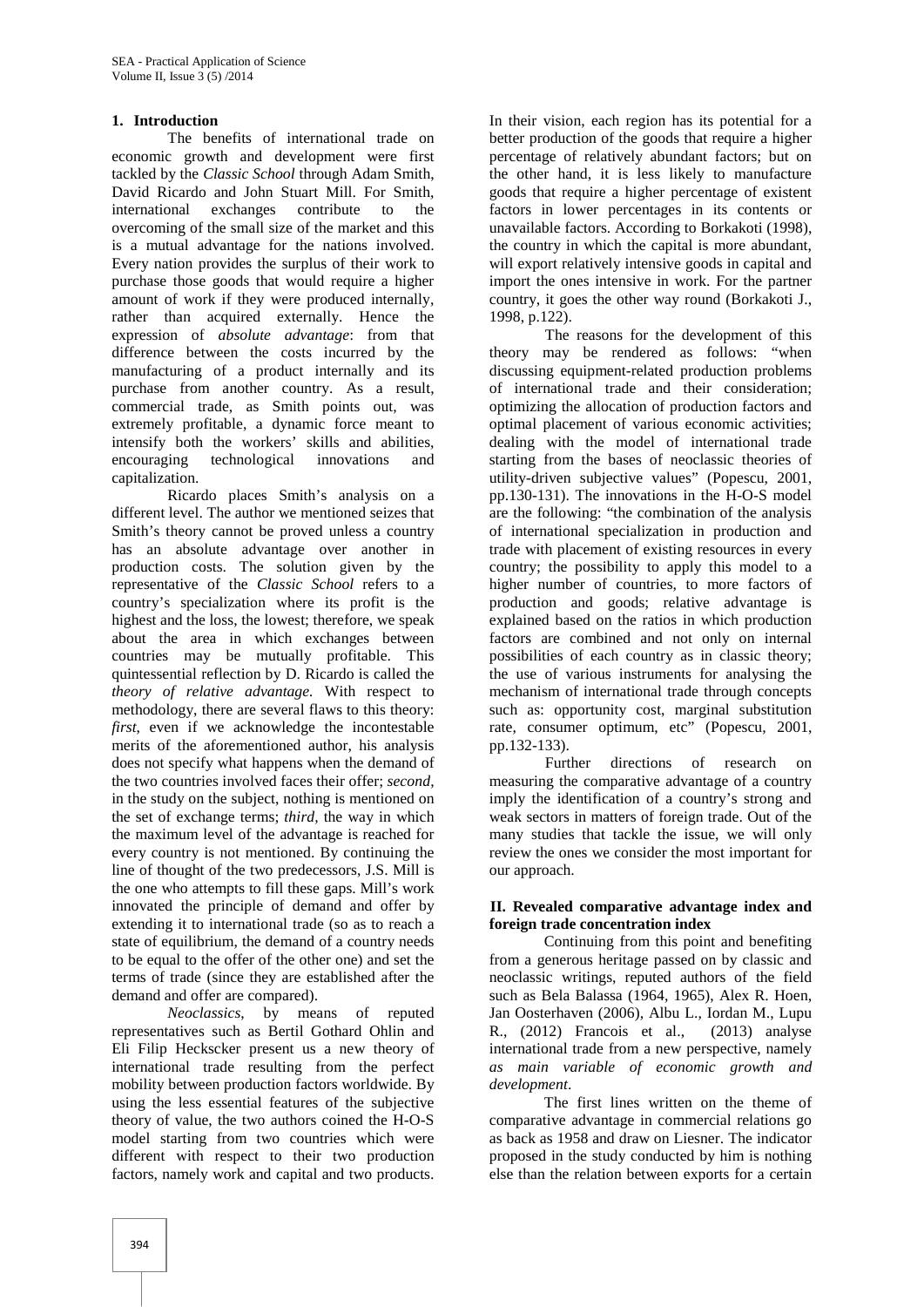product and the export for the same product carried out within reference countries; certainly, the study was improved by subsequent ones.

Out of the many empirical analyses carried out along time, in our analysis we will refer to Bela Balassa (1965)'s ones – *revealed comparative advantage index* (RCA), Ng and Yeats (1999) – *revealed comparative advantage index calculated for imports, as well* and Herfindahl – Hirschmann – *export concentration index*.

By using the export of a country's goods/ product as indicators, their export in relation to the level of reference countries, the exports of the countries analysed, Bela Belassa proposes the following calculus model of the *revealed comparative advantage index* (RCA):

$$
4CR_i^i = (Xi/Xj)/(Xi/X)
$$

Where,  $X_i$  is the export of countries  $i$  in the analysis;  $X_i$  – is the export of the product/ goods *j*;  $X_i^f$  is the export of the product j of a country *i*.

Based on the values of the substitution indices and implicitly, of the revealed comparative advantage, we may decide whether the country analysed has a comparative advantage/ disadvantage, a neutral advantage or whether it is specialised or not in a given sector of production according to the following criteria: if  $ACR_f^f$  values are higher than 1, the country has a competitive advantage for the products/ goods analysed and, conversely, if  $ACR_i^f \leq 1$ ; in case the index value is zero, the country analysed has a neutral comparative advantage, and if its values are comprised between zero and one, the country *i* is not specialized in a particular sector.

Benefiting from the context of ideas created by their predecessors, Ng and Yeats (1999) propose us a new way to measure revealed comparative advantages. This time, the new RCA index is calculated based on the values obtained for the imports of a country *i*, to manufacture a product *j*. The indicator comes as follows:

$$
ACR_{ij}^l = (m_{ij}/M_i)/M_i^{Ref}/M^{Ref})
$$

This indicator measures the normalized weight of imports with the normalization in relation to the imports in the group of reference countries. In case RCA index values for import are higher than 1 when the country *i* imports more from a product *j* than the group of reference countries.

Another indicator that measures the comparative advantage/ disadvantage of a country is Herfindahl - Hirschmann concentration index which is calculated as follows:

$$
H_{\ell} = \frac{\sqrt{\sum_{i=1}^{n} \left(\frac{x_{\ell}}{X}\right)^{2} - \sqrt{\frac{1}{n}}}}{1 - \sqrt{\frac{1}{n}}}
$$

where,  $Hj$  – is the Herfindahl – Hirschmann index; *Xi* is the value of exports for *i* products;  $X - \text{total}$ value of exports;  $n$  – number of products.

According to the values recorded, the following situations might occur: a) a value of the Herfindahl - Hirschmann index comprised between 0 and 0.15 points out a diversification of exports; b) a value of the index between 0.15 and 0.25 indicates moderate diversification; c) a higher value than 0.25 shows high diversification.

# **III. Current tendencies in international trade**

When we refer to the degree of development of foreign trade, we have in view both the export per capita and the level of import. The figure below shows values recorded by world exports of goods between 2005-2012 for several regions such as Europe, Asia, North America, the Commonwealth of Independent States (CIS), Africa, Middle East and Centran and South America.

At the level of 2005, the highest percentage of exports per destinations could be encountered in Europe, i.e. 73.5%, followed by 8.9% in North America and 7.5% in Asia.

Of all the regions analysed, at the level of 2012, Europe is still at the top as far as export per destination is concerned, with a percentage of 4.2 points lower than in 2005. Asia and North America recorded an increase between 2.2 and 2.5 percentage points as compared to the previous period.

The remaining regions, i.e. the Commonwealth of Independent States (CIS), Africa, Middle East and Central and South America make together 11.8% of the world exports of goods – Figure 1, figure 2

At EU level, 68.6% of exports are directed to countries in the region, 10% to Asia, 7.7% to North America, 3.5% to CSI, 3.3% to Africa and Middle East and 1.9% to Central and South America.

According to the report published by World Trade Organization, the region with the higher volume of imported goods for 2005 was Europe with 35.9%, closely followed by Asia with 31.8%, North America with 17.6 %, Central and South America with 4.1%, Middle East with 4.1%, Africa with 3.4% and CSI with 3.1%.

Unlike the previous period, 2012 was marked by massive imports of goods. The most significant decrease was recorded in Central and South America, where the value of imports diminished by 13% as compared to the previous year. Worldwide, the total amount of imports dropped by approximately 40% as compared to 2011.

### **III.1 Values of the comparative advantage index at EU level**

The table below shows the values of the comparative advantage index for a number of ten European countries such as Romania, Bulgaria, The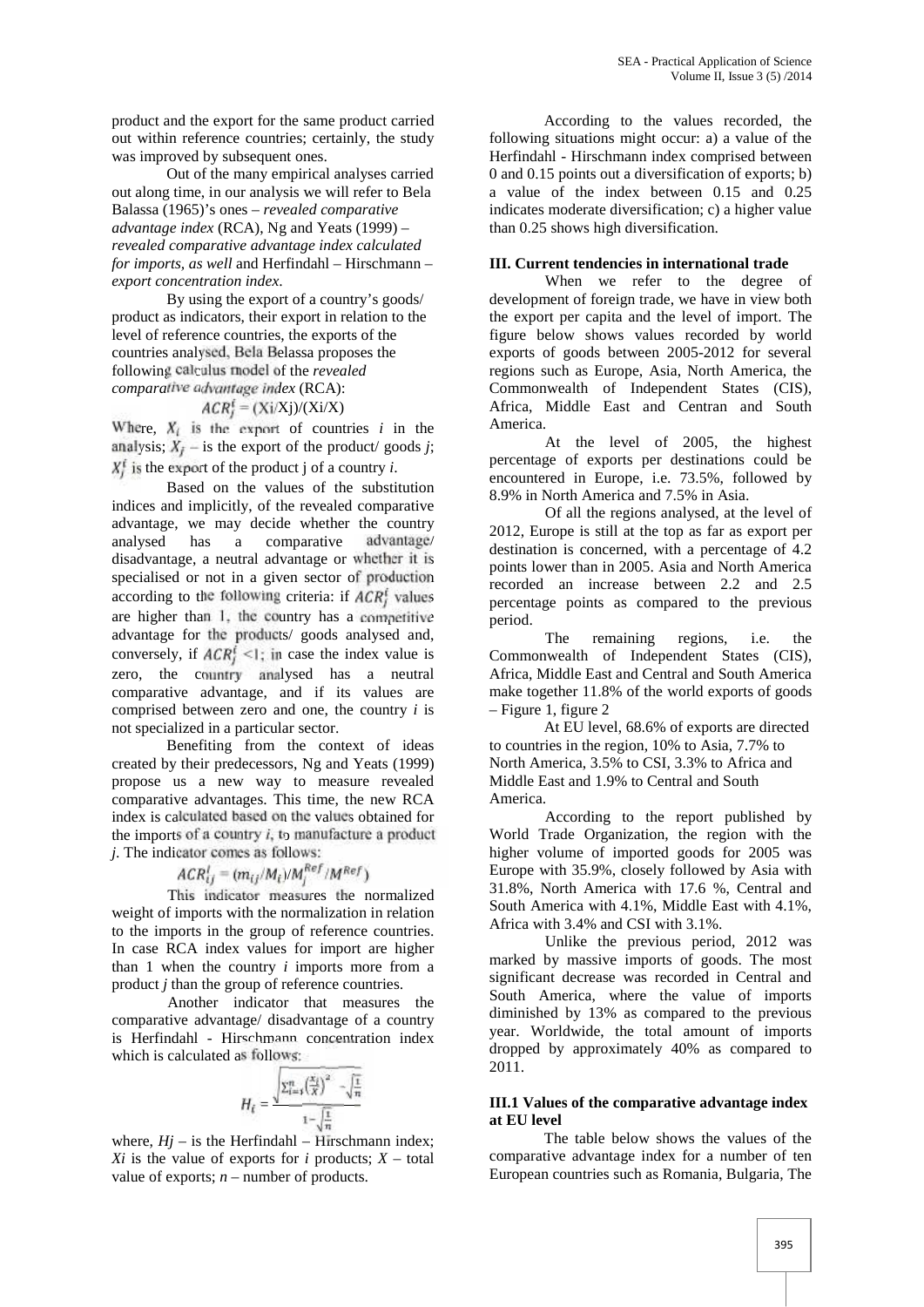Czech Republic, France, Germany, Hungary, Italy, Poland, Sweden and Great Britain, as well as the average value at EU-27 level.

As can be noticed from the table above, countries such as Romania and Sweden are the least competitive with respect to food production, recording a value of the comparative advantage index of 0.49. Poland is ranked the first with respect to food production and its penetration on the market, its index value being 1.46. As a result, it has a stronger comparative advantage for this product as compared to the rest of reference countries. As far as the textile, clothing, leather and shoes industry is concerned, our country records high values of comparative advantage index.

However, this does not hold true for the pharmaceutical industry, non-metallic ores and metal products, machinery and devices, not to mention other transportation means where we record much more reduced values. In rubber, plastic and cars we rank first.

For instance, in rubber, plastic and cars we are the third after Poland (1.85) and The Czech Republic (1.67) in the first case and after The Czech Republic (2.00) and Germany (1.91), in the second. We have the highest values of comparative advantage index for tobacco, wood and wood products, higher than Poland, Germany or Sweden.

The table 1,2,3 shows the values of the comparative advantage index for services recorded by the same EU countries, as well as the average of the 27 member states. When we refer to services, we consider the following: telecommunications and information technology, constructions, finance, insurance and pension, business services, personal and cultural services, transport and travels.

Of the values recorded by the comparative advantage index for the countries analysed, Romania is among the first ranked for telecommunication services, information technology and transport. As far as insurance and pension are concerned, we are way below the European average, the latter service ranking last.

Even if the values recorded by the service are not very high, Romania's development potential is a significant one, its strong points being posited strategically on areas with a major impact on GDP evolution.

#### **Conclusions**

Nowadays, against the background of globalization and a prolonged crisis of world economy, the role of foreign trade, as determining factor of economic growth and development tends to be increasingly important. Within foreign trade, (see Chilian M.N, 2011), the identification of comparative and competitive advantages or disadvantages involved is important because: (a) this is how external competitiveness is appreciated in the peculiar context of a unique European market

and the specific one of EU member states; (b) brings to the fore information on the specialization of sectors/ national industries and ensures the adjustment of their production to what is demanded on the unique European market characterised by competition and a higher and higher degree of sophistication of consumers' demands; (c) signals adaptation/ adaptability problems of problems pertaining to economic sectors in changing the conditions of the general economic environment; (d) gives an image on the integration of companies to production structures and European value chains.

As can be noticed from the analysis we conducted, Romania is a less competitive country when it comes to food production, the pharmaceutical industry, non-metal ores, and metal products, machinery and devices and other transportation means. In rubber and plastic, tobacco, cars, equipment, wood and wood products, we rank among the first. For instance, in rubber, plastic and cars, we come third after Poland (1.85) and The Czech Republic (1.67) in the former case and after The Czech Republic (2.00) and Germany (1.91) in the latter. The highest values of the comparative advantage index are for tobacco, wood and wood products thanks to which we rank before countries such as Poland, Germany and Sweden.

As far as services are concerned, we are on top due to telecommunication services, information technology and transport. With respect to insurance and pensions, we are much below the European average, the latter service being ranked the last of all EU countries. Even if the values recorded in the service are not very high, Romania's development potential is a significant one, the strong points being posited strategically, on areas with a major impact on the evolution of GDP.

# **Bibliography:**

- [1] Albu, L., Iordan, M., Lupu, R., (2012). *Creșterea contribuției comerțului exterior la realizarea convergenței reale (Increase of Foreign Trade Contribution to Real Convergence)*. Editura Economică (Economic Publishing House), Bucharest
- [2] Alex, Hoen, Jan, Oosterhaven, (2006). On the measurement of comparative advantage. *The Annals of Regional Science*, Springer, vol. 40(3), pp. 677-691, August
- [3] Balassa ,Bela (1965). Trade liberalization and "revealed" comparative advantage. *The Manchester School of Economic and Social Studies*, Vol. 33, pp. 92–123
- [4] Balassa, Bela (1964). The Purchasing-Power Parity Doctrine: A Reappraisal. *Journal of Political Economy*, Vol. 72, pp. 584–596
- [5] Borkakoti, J., (1998). *International Trade. Causes and Consequences*. MacMillan Business, London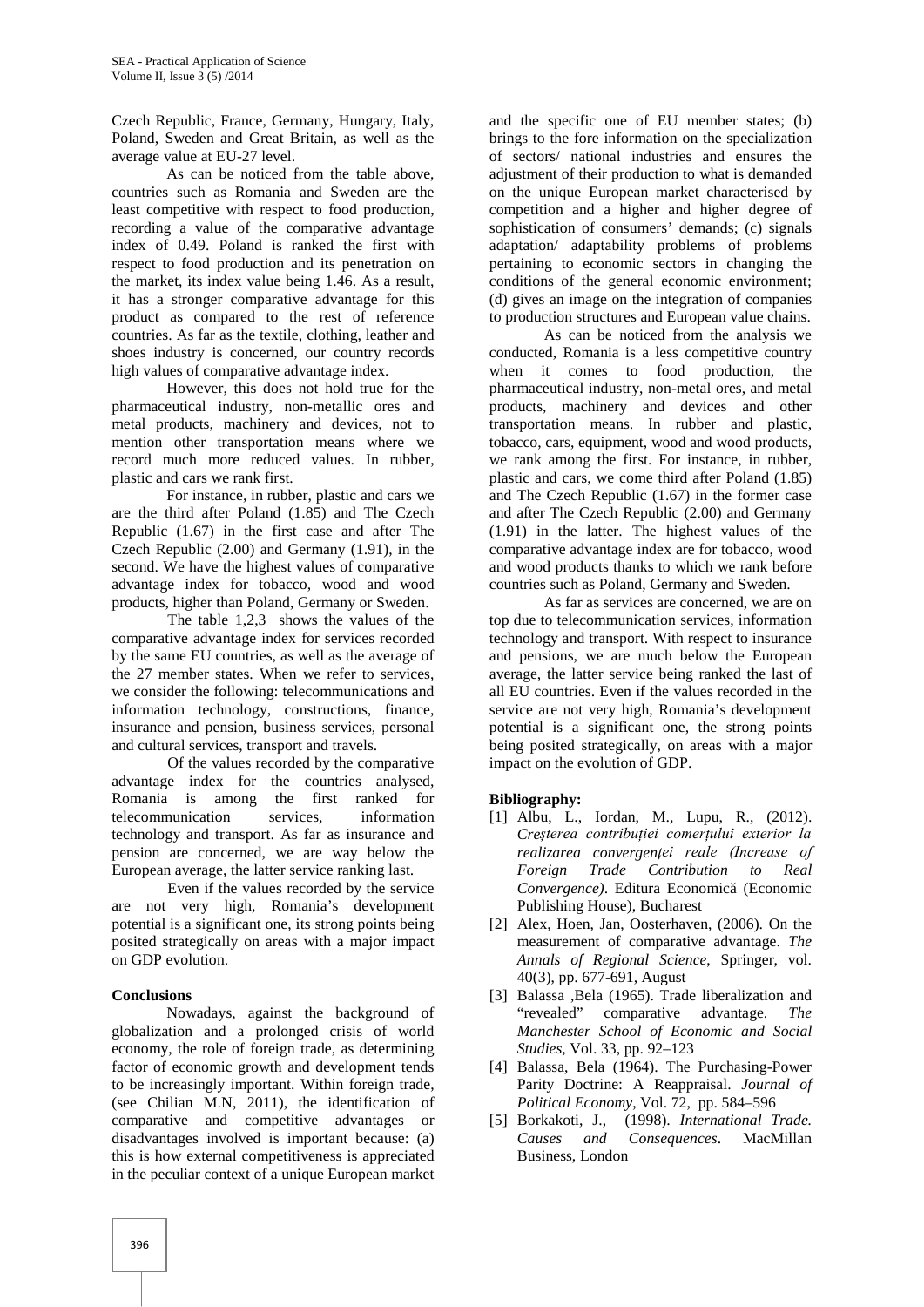- [6] CEPII reports, available on http://www.cepii.fr/CEPII/en/bdd\_modele/bdd. asp
- [7] Chilian, M.N., (2011). *Competitivitatea economiei românești în condițiile integrării (Competitiveness of Romanian Economy Against the Background of Integration)*. Editura Universitar (Academic Publishing House), Bucharest
- [8] Francois, Joseph, Manchin, Miriam, Norberg, Hanna, Pindyuk, Olga, Tomberge, Patrick, (2013). *Reducing Transatlantic Barriers to Trade and Investment An Economic Assessment.* Centre for Economic Policy Research, London
- [9] Ng, Francis, Yeats, Alexander (1999). Good governance and trade policy : are they the keys to Africa's global integration and growth?. *Policy Research Working Paper Series* 2038, The World Bank
- [10]Popescu, Gheorghe, (2001). *Modele de comerț internațional (International Trade Models)*. Corvin, Deva
- [11]Smith, A., (2011). *Wealth of Nations.* Selected edition for the contemporary reader, translated from English by Monica Mitarc, Publica, Bucharest
- [12]World Trade Organization (2013). Statistiques du commerce international. (Statistics of international trade) Available on http://www.wto.org/french/res\_f/statis\_f/its201 3\_f/its2013\_f.pdf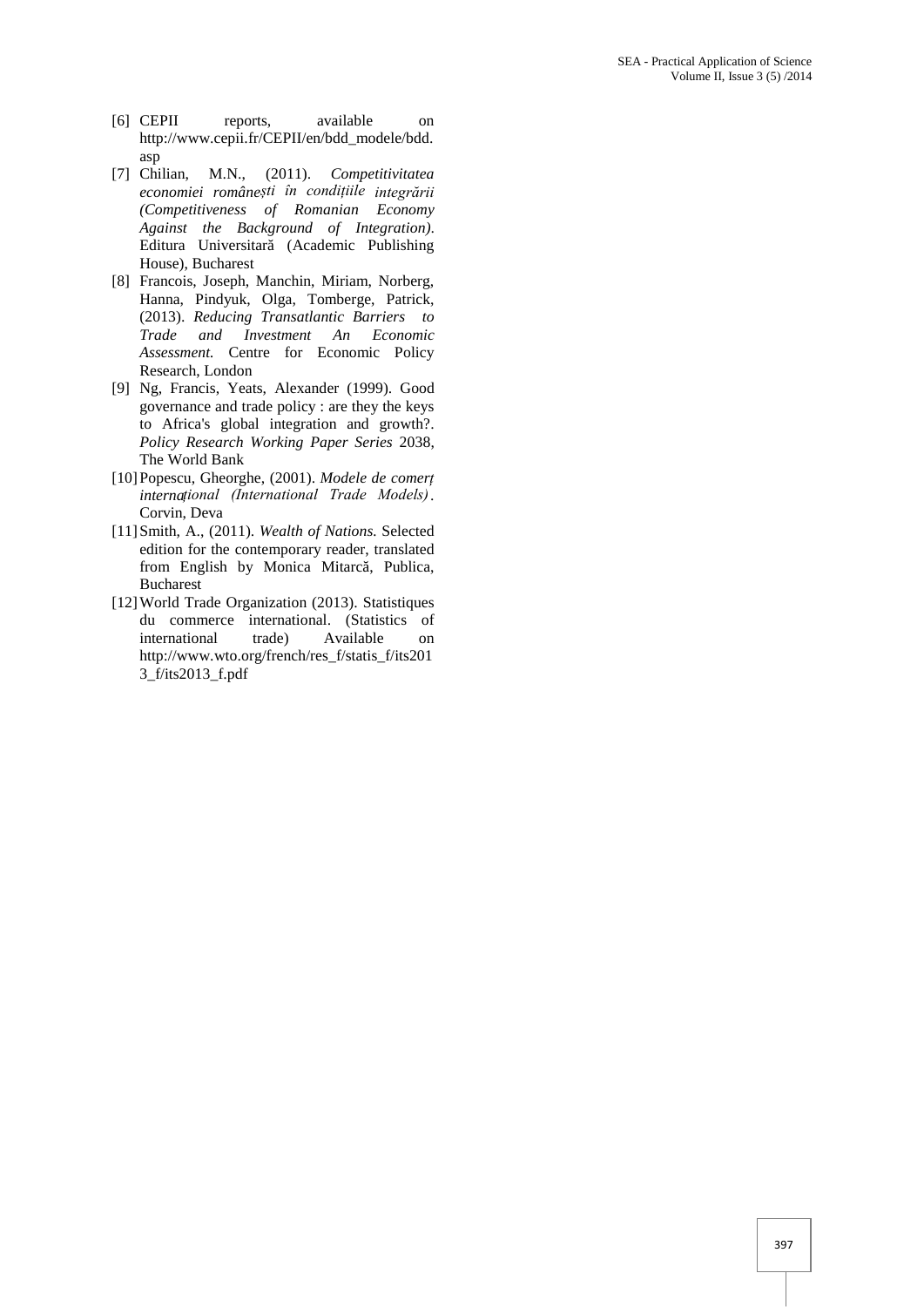# **APPENDIX**

| <b>Product</b>                    | RO   | <b>BG</b> | CZ   | <b>FR</b> | <b>GE</b> | HU   | IT   | <b>PL</b> | <b>SE</b> | <b>UK</b> | <b>EU27</b>       |
|-----------------------------------|------|-----------|------|-----------|-----------|------|------|-----------|-----------|-----------|-------------------|
| Foods                             | 0,49 | 1,31      | 0,44 | 1,18      | 0,74      | 0,85 | 0,87 | 1,46      | 0,49      | 0,67      | 1,06              |
| <b>Drinks</b>                     | 0,28 | 0,81      | 0,57 | 4,63      | 0,65      | 0,40 | 2,30 | 0,45      | 0,84      | 3,99      | 1,72              |
| <b>Tobacco</b>                    | 5,73 | 4,94      | 1,57 | 0,59      | 2,05      | 0,62 | 0,03 | 4,79      | 0,28      | 0,60      | 1,72              |
| <b>Textiles</b>                   | 1,04 | 1,14      | 0,88 | 0,54      | 0,53      | 0,35 | 1,35 | 0,60      | 0,29      | 0,50      | 0,66              |
| <b>Clothes</b>                    | 2,18 | 2,87      | 0,31 | 0,70      | 0,50      | 0,27 | 1,58 | 0,71      | 0,36      | 0,63      | 0,75              |
| <b>Leather products and shoes</b> | 2,40 | 1,18      | 0,46 | 1,18      | 0,39      | 0,50 | 3,09 | 0,41      | 0,21      | 0,48      | 0,91              |
| Wood and wood products            | 4,18 | 1,63      | 1,42 | 0,63      | 0,81      | 0,74 | 0,53 | 2,33      | 3,54      | 0,18      | 1,15              |
| Paper                             | 0,31 | 0,76      | 0,94 | 1,03      | 1,20      | 0,88 | 1,03 | 1,66      | 5,49      | 0,66      | 1,34              |
| <b>Printed products</b>           | 1,90 | 0,22      | 1,74 | 1,80      | 2,49      | 0,08 | 0,98 | 0,54      | 0,22      | 1,88      | 1,87              |
| Oil refinement                    | 0,85 | 1,55      | 0,20 | 0,51      | 0,21      | 0,42 | 0,70 | 0,59      | 1,06      | 1,27      | 0,78              |
| <b>Chemical products</b>          | 0,53 | 0,55      | 0,53 | 1,30      | 1,00      | 0,58 | 0,70 | 0,76      | 0,67      | 1,17      | 1,13              |
| <b>Pharmaceuticals</b>            | 0,47 | 0,90      | 0,32 | 1,70      | 1,34      | 1,11 | 1,10 | 0,32      | 1,37      | 2,51      | 1,62              |
| <b>Rubber and plastic</b>         | 1,61 | 0,92      | 1,67 | 1,10      | 1,29      | 1,44 | 1,35 | 1,85      | 0,85      | 0,92      | $1,\overline{19}$ |
| <b>Non-metallic ores</b>          | 0,54 | 2,20      | 1,63 | 0,99      | 1,02      | 1,18 | 1,90 | 1,61      | 0,60      | 0,72      | 1,13              |
| <b>Raw metal</b>                  | 0,98 | 2,83      | 0,64 | 0,75      | 0,76      | 0,33 | 1,09 | 0,92      | 1,11      | 0,80      | 0,86              |
| <b>Metal products</b>             | 1,12 | 0,86      | 0,90 | 0,90      | 1,31      | 0,80 | 1,68 | 1,79      | 1,11      | 0,73      | 1,20              |
| <b>Computers, electronics</b>     | 0,61 | 0,27      | 1,11 | 0,48      | 0,58      | 1,68 | 0,23 | 0,60      | 0,82      | 0,65      | 0,58              |
| <b>Electric equipment</b>         | 1,48 | 1,11      | 1,66 | 0,88      | 1,22      | 1,89 | 1,05 | 1,35      | 1,01      | 0,72      | 0,99              |
| <b>Machinery and devices</b>      | 0,77 | 0,93      | 1,16 | 0,87      | 1,60      | 0,86 | 1,82 | 0,57      | 1,25      | 1,11      | 1,18              |
| Cars                              | 1,82 | 0,36      | 2,00 | 1,15      | 1,91      | 1,78 | 0,73 | 1,64      | 1,34      | 1,30      | 1,32              |
| <b>Other transportation means</b> | 0,91 | 0,24      | 0,39 | 3,97      | 1,30      | 0,17 | 0,75 | 1,29      | 0,31      | 1,61      | 1,15              |
| Equipment                         | 3,61 | 1,31      | 1,52 | 0,52      | 0,85      | 1,00 | 2,38 | 5,03      | 1,55      | 0.42      | 1,15              |
| Other products                    | 0,23 | 0,35      | 0,73 | 0,76      | 0,57      | 0,27 | 0,95 | 0,27      | 0,43      | 1,01      | 0,72              |

Table 1. Values of the comparative advantage index per product groups

Source: World Trade Organization, Statistiques du commerce international, 2013, available on http://www.wto.org/french/res\_f/statis\_f/its2013\_f/its2013\_f.pdf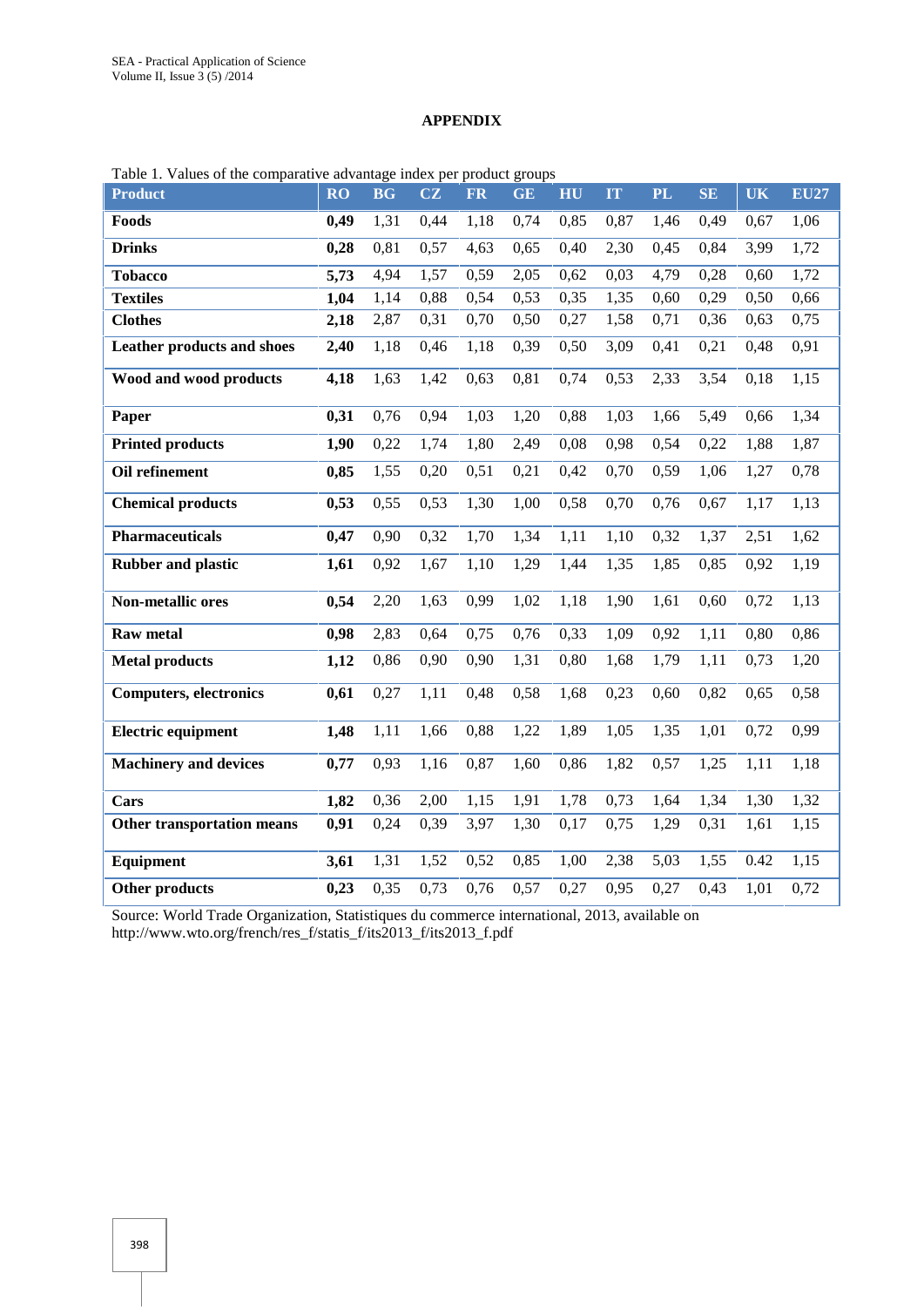| <b>SERVICES</b>           | RO   | <b>BG</b>      | CZ       | <b>FR</b> | GE  | $\mathbf{H}\mathbf{U}$ | m   | PL       | <b>SE</b> | UK             | <b>UE27</b> |
|---------------------------|------|----------------|----------|-----------|-----|------------------------|-----|----------|-----------|----------------|-------------|
|                           |      |                |          |           |     |                        |     |          |           |                |             |
|                           |      |                |          |           |     |                        |     |          |           |                |             |
| <b>Telecommunications</b> | 1.35 | 0,8            | 0,9      | 0,4       | 0,7 | 0,6                    | 0,7 | 0,6      | 1,5       | 0,7            | 1,1         |
| and                       |      | 9              | $\Omega$ | 7         | 8   | 6                      | 9   | 8        |           | 6              |             |
| information               |      |                |          |           |     |                        |     |          |           |                |             |
| technology                |      |                |          |           |     |                        |     |          |           |                |             |
| <b>Constructions</b>      | 1,53 | 0,4            | 1,4      | 1,8       | 1,8 | 0,7                    | 0,0 | 1,7      | 0,5       | 0,3            | 0,7         |
|                           |      | 2              | 4        |           | 5   | 6                      | 5   | $\theta$ |           | 5              | 5           |
| <b>Finance</b>            | 0.30 | 0.2            | 0.0      | 0.5       | 1,0 | 0,1                    | 0.4 | 0,2      | 0.4       | 4.1            | 1.2         |
|                           |      | $\mathbf{0}$   | 7        | 9         | 4   | 6                      |     | 4        | 4         | 6              | 8           |
| <b>Insurance and</b>      | 0.56 | 0.9            | 0.6      | 1.3       | 1,1 | 0.0                    | 1,1 | 0.5      | 0.7       | 3,1            | 1,1         |
| pension                   |      | 8              | 4        | 2         |     | 8                      | 6   |          | 2         | 6              | 9           |
| <b>Business services</b>  | 1,00 | 0,5            | 1,2      | 1,2       | 1,1 | 1,0                    | 1,2 | 1,2      | 1,3       | 1,5            | 1,1         |
|                           |      | $\overline{2}$ | 3        | 3         | 9   | 8                      | 9   | 8        | 9         | $\overline{c}$ | 3           |
| <b>Personal and</b>       | 0.86 | 0.7            | 0.8      | 1.6       | 0.3 | 5.6                    | 0.2 | 1.1      | 0.7       | 1,1            | 1.1         |
| cultural services         |      | 4              | 9        |           | 3   | 4                      | 5   | 8        | 5         | 4              | $\theta$    |
| <b>Transport</b>          | 1,20 | 0,9            | 1,0      | 1,0       | 1,0 | 0,9                    | 0,6 | 1,3      | 0,8       | 0,5            | 1,0         |
|                           |      | 7              | 8        | $\Omega$  | 8   | 6                      | 7   | 5        |           | 8              | 6           |
| <b>Travels</b>            | 0.44 | 2.0            | 1.2      | 0.9       | 0.5 | 0.9                    | 1.5 | 1.0      | 0.7       | 0.4            | 0.8         |
|                           |      | 0              |          |           | 3   | 2                      | 2   | 6        | 8         | 5              | 8           |

Table 2. Values of comparative advantage index for the service sector

Source: World Trade Organization, Statistiques du commerce international, 2013, available on http://www.wto.org/french/res\_f/statis\_f/its2013\_f/its2013\_f.pdf

Table 3. Values of the revealed comparative advantage index per groups of products for other European countries: Spain, Italy and The Netherlands

| <b>Spain</b> | <b>Italy</b> | <b>The Netherlands</b> |
|--------------|--------------|------------------------|
| 1.08         | 0.95         | 1.19                   |
| 1.14         | 1.16         | 0.88                   |
| 1.1          | 1.15         | 1.02                   |
| 0.97         | 0.98         | 1.01                   |
| 1.01         | 0.95         | 1.19                   |
| 1.01         | 0.92         | 1.08                   |
| 1.09         | 1.03         | 1.06                   |
| 1.02         | 1.1          | 0.97                   |
| 0.94         | 1.09         | 1                      |
| 0.9          | 0.95         | 0.99                   |
| 0.97         | 1.01         | 0.96                   |
| 0.94         | 0.9          | 0.89                   |
|              |              |                        |

Source: CEPII